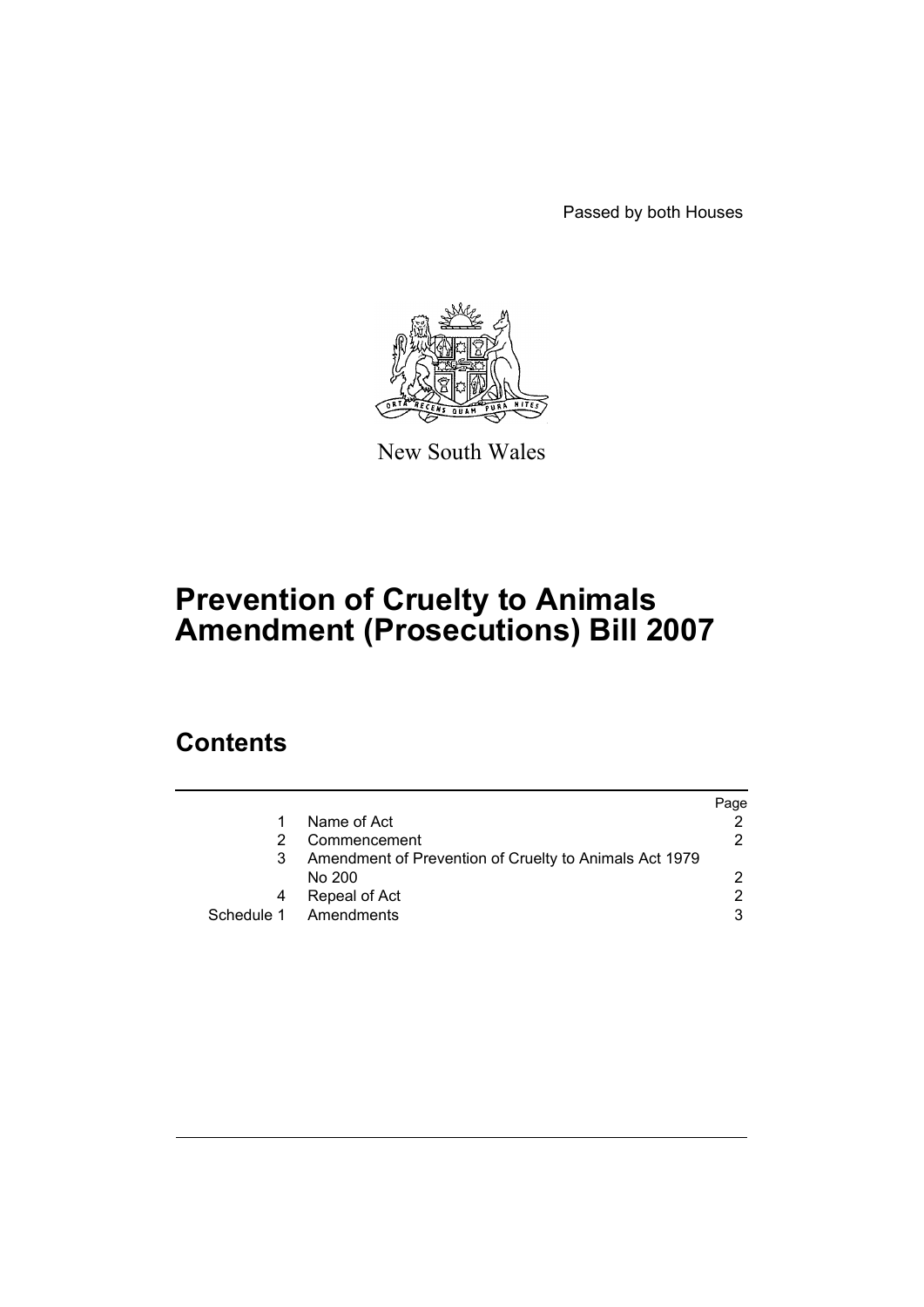*I certify that this public bill, which originated in the Legislative Assembly, has finally passed the Legislative Council and the Legislative Assembly of New South Wales.*

> *Clerk of the Legislative Assembly. Legislative Assembly, Sydney, , 2007*



New South Wales

## **Prevention of Cruelty to Animals Amendment (Prosecutions) Bill 2007**

Act No , 2007

An Act to amend the *Prevention of Cruelty to Animals Act 1979* in relation to the persons and organisations authorised to institute proceedings under that Act.

*I have examined this bill and find it to correspond in all respects with the bill as finally passed by both Houses.*

*Assistant Speaker of the Legislative Assembly.*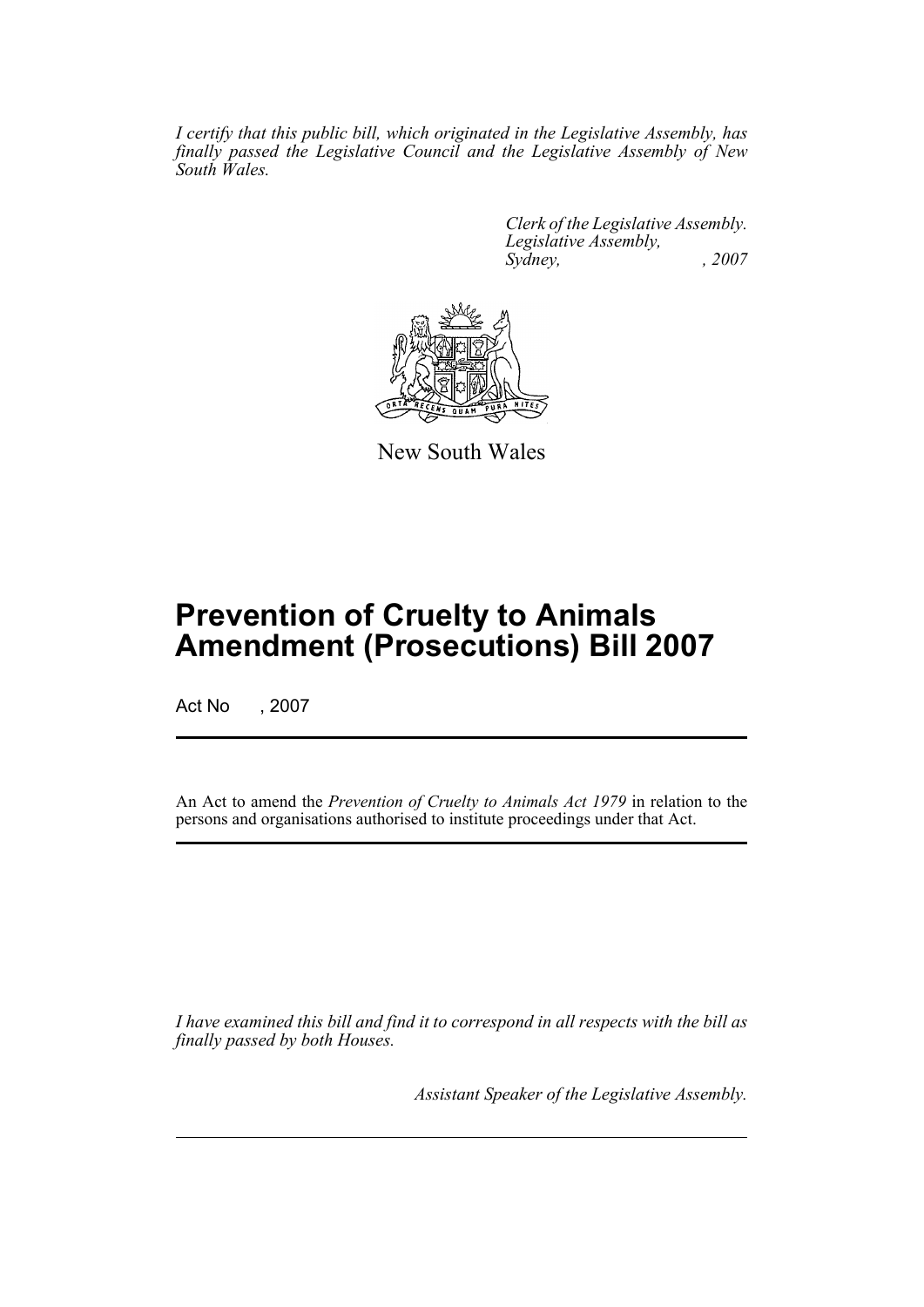#### <span id="page-2-0"></span>**The Legislature of New South Wales enacts:**

#### **1 Name of Act**

This Act is the *Prevention of Cruelty to Animals Amendment (Prosecutions) Act 2007*.

#### <span id="page-2-1"></span>**2 Commencement**

This Act commences on 1 January 2008.

#### <span id="page-2-2"></span>**3 Amendment of Prevention of Cruelty to Animals Act 1979 No 200**

The *Prevention of Cruelty to Animals Act 1979* is amended as set out in Schedule 1.

#### <span id="page-2-3"></span>**4 Repeal of Act**

- (1) This Act is repealed on the day following the day on which this Act commences.
- (2) The repeal of this Act does not, because of the operation of section 30 of the *Interpretation Act 1987*, affect any amendment made by this Act.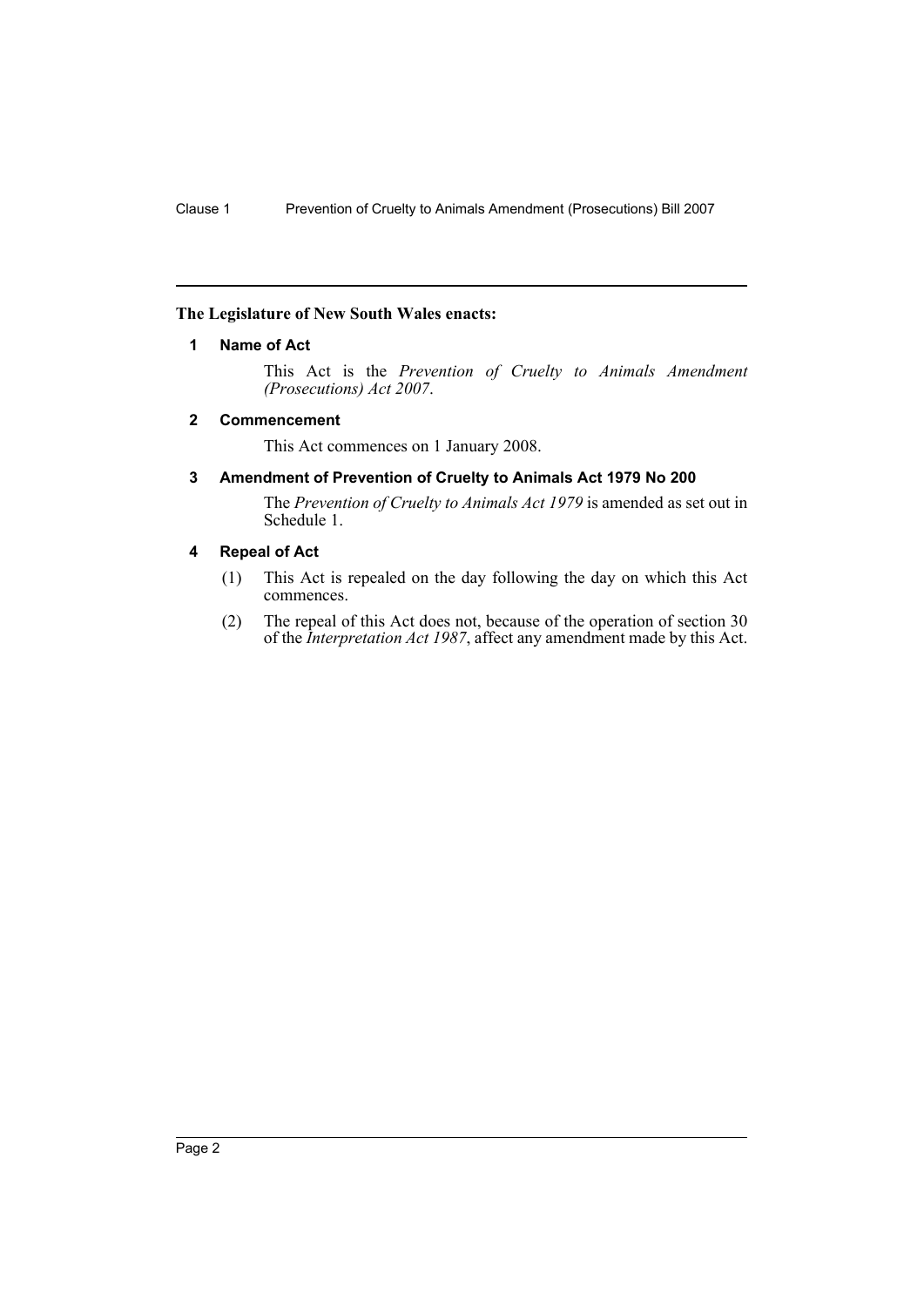Prevention of Cruelty to Animals Amendment (Prosecutions) Bill 2007

Amendments **Schedule 1** and the set of the set of the set of the set of the set of the set of the set of the set of the set of the set of the set of the set of the set of the set of the set of the set of the set of the set

(Section 3)

## <span id="page-3-0"></span>**Schedule 1 Amendments**

**[1] Section 34AA**

Insert after section 34:

#### **34AA Authority to prosecute**

- (1) Proceedings for an offence against this Act or the regulations may be instituted only by:
	- (a) an approved charitable organisation, or
	- (b) an inspector within the meaning of Division 2 of Part 2A, other than a police officer, or
	- (c) a police officer, or
	- (d) the Minister or the Director-General of the Department of Primary Industries, or
	- (e) a person with the written consent of the Minister or that Director-General, or
	- (f) any other person or body prescribed by the regulations for the purpose of this section.
- (2) In proceedings for an offence against this Act or the regulations, a consent to institute the proceedings, purporting to have been signed by the Minister or the Director-General of the Department of Primary Industries, is evidence of that consent without proof of the signature of the Minister or Director-General.

#### **[2] Schedule 2 Savings and transitional provisions**

Insert at the end of clause 1 (1):

*Prevention of Cruelty to Animals Amendment (Prosecutions) Act 2007*